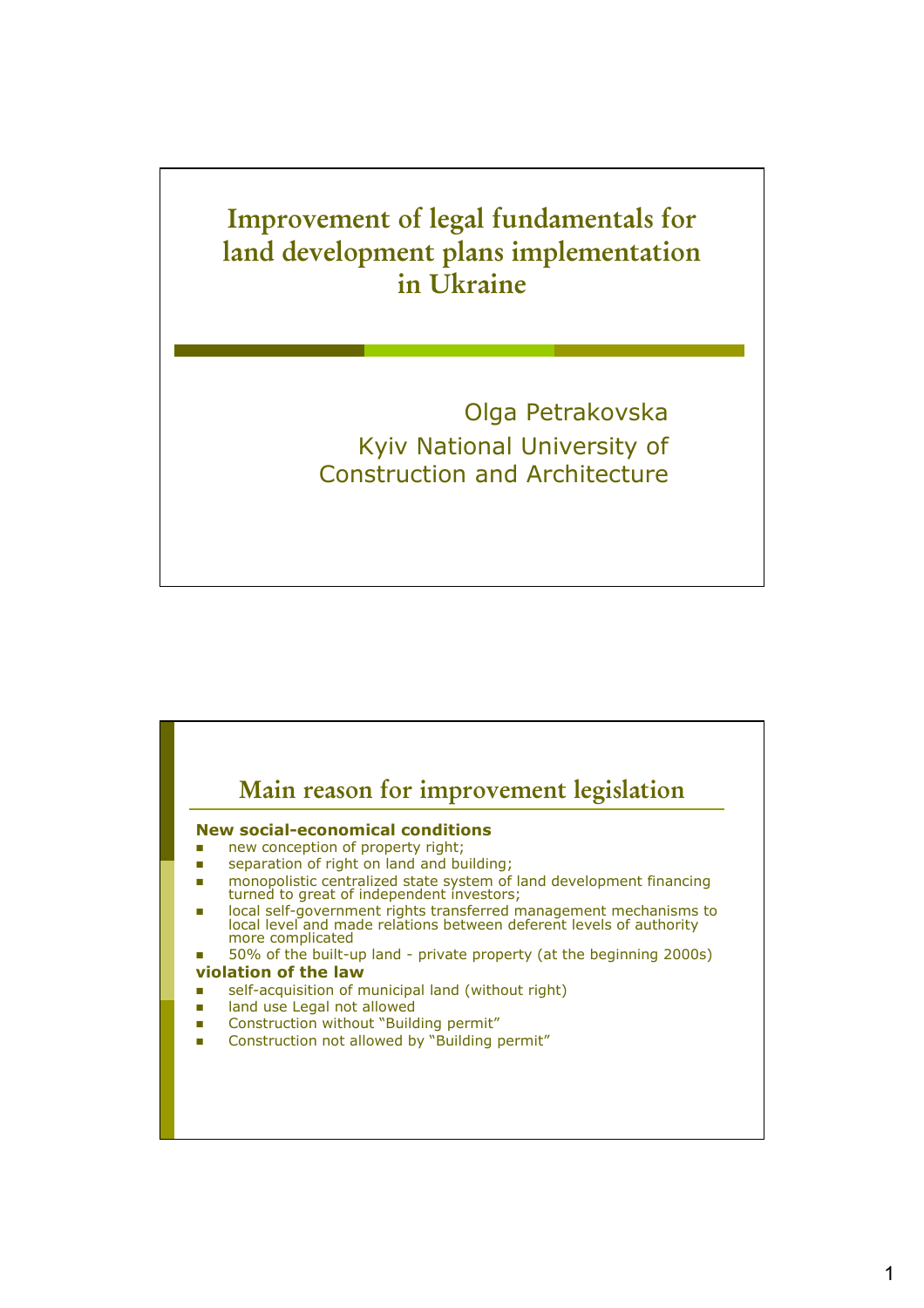

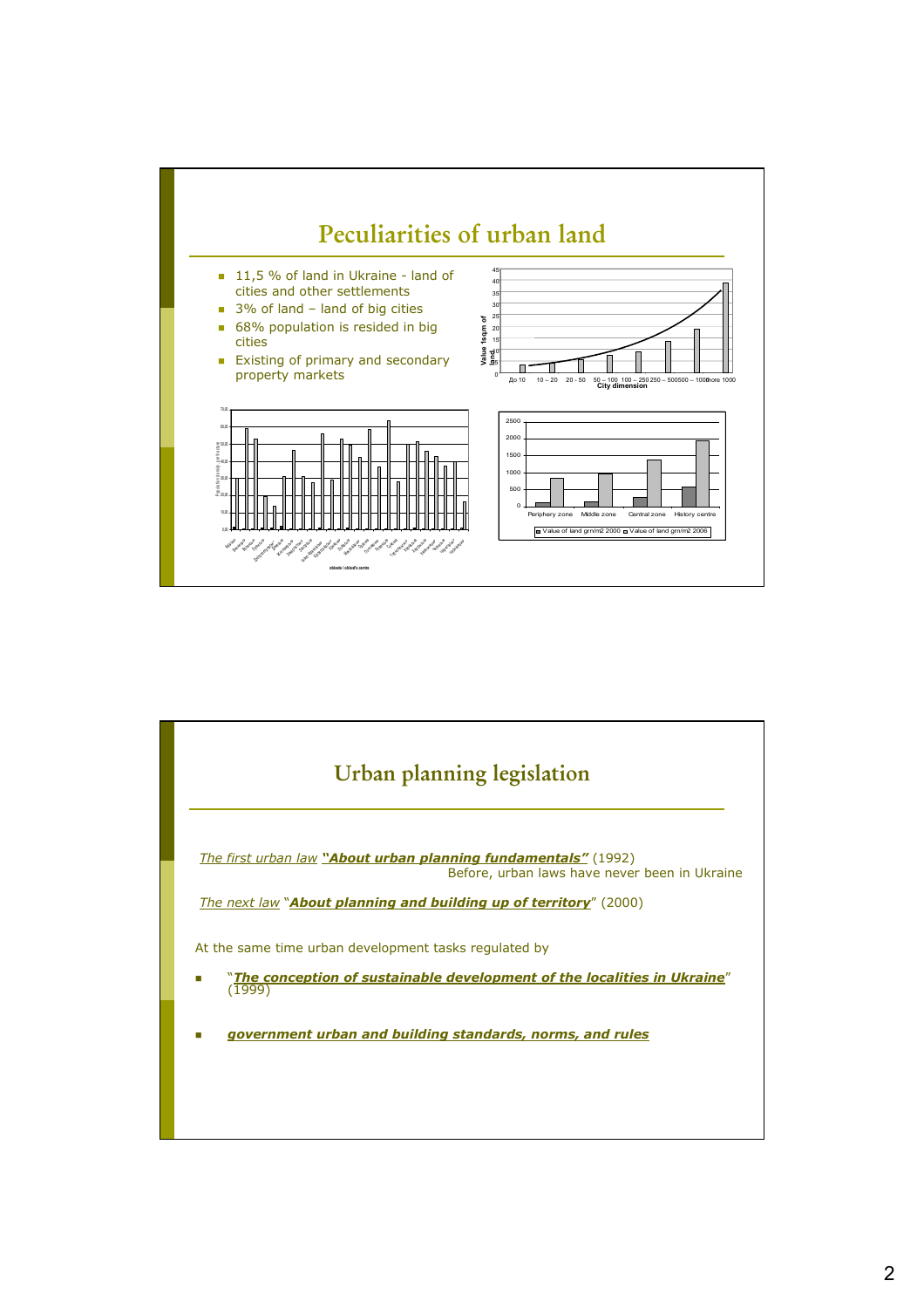

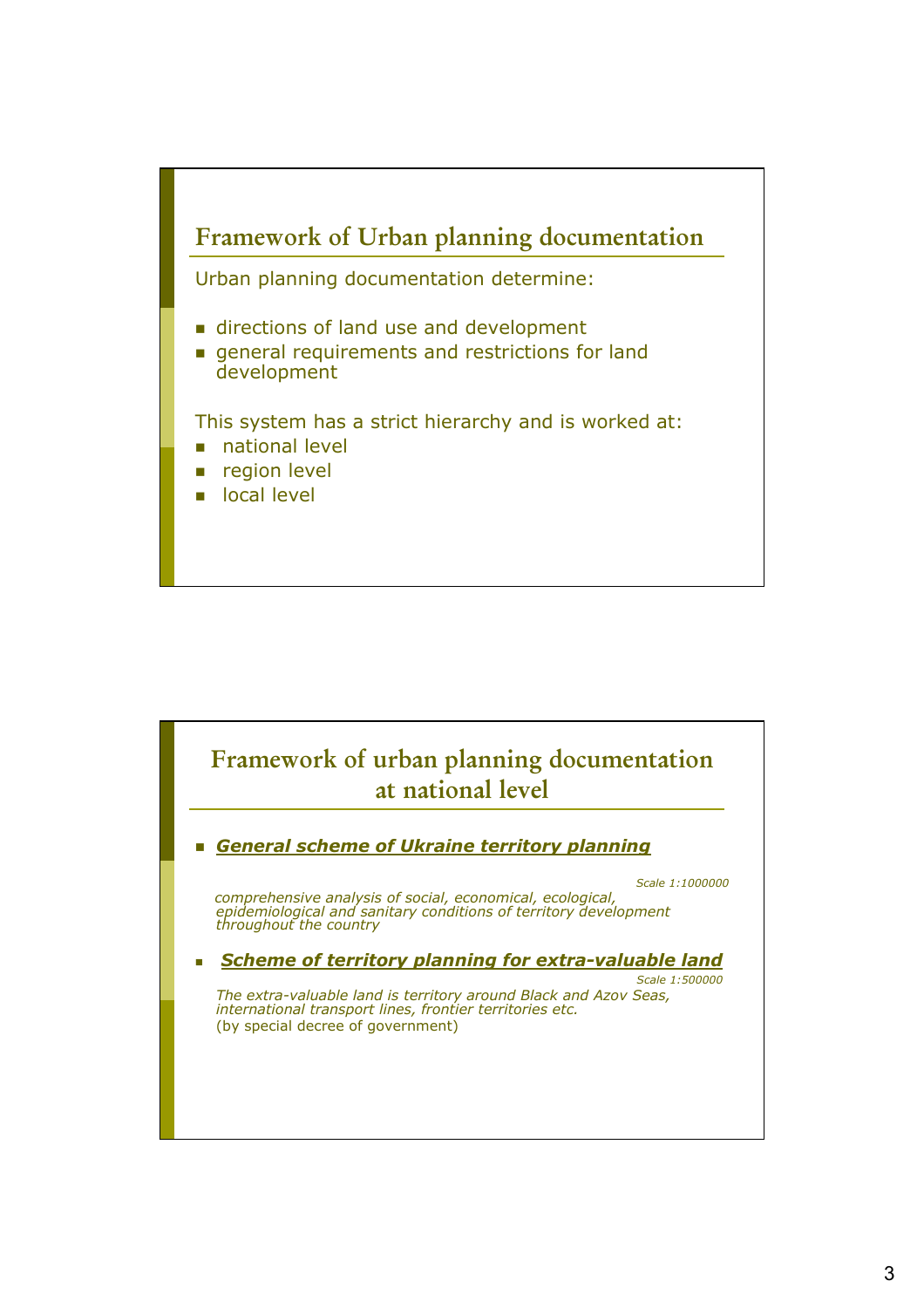

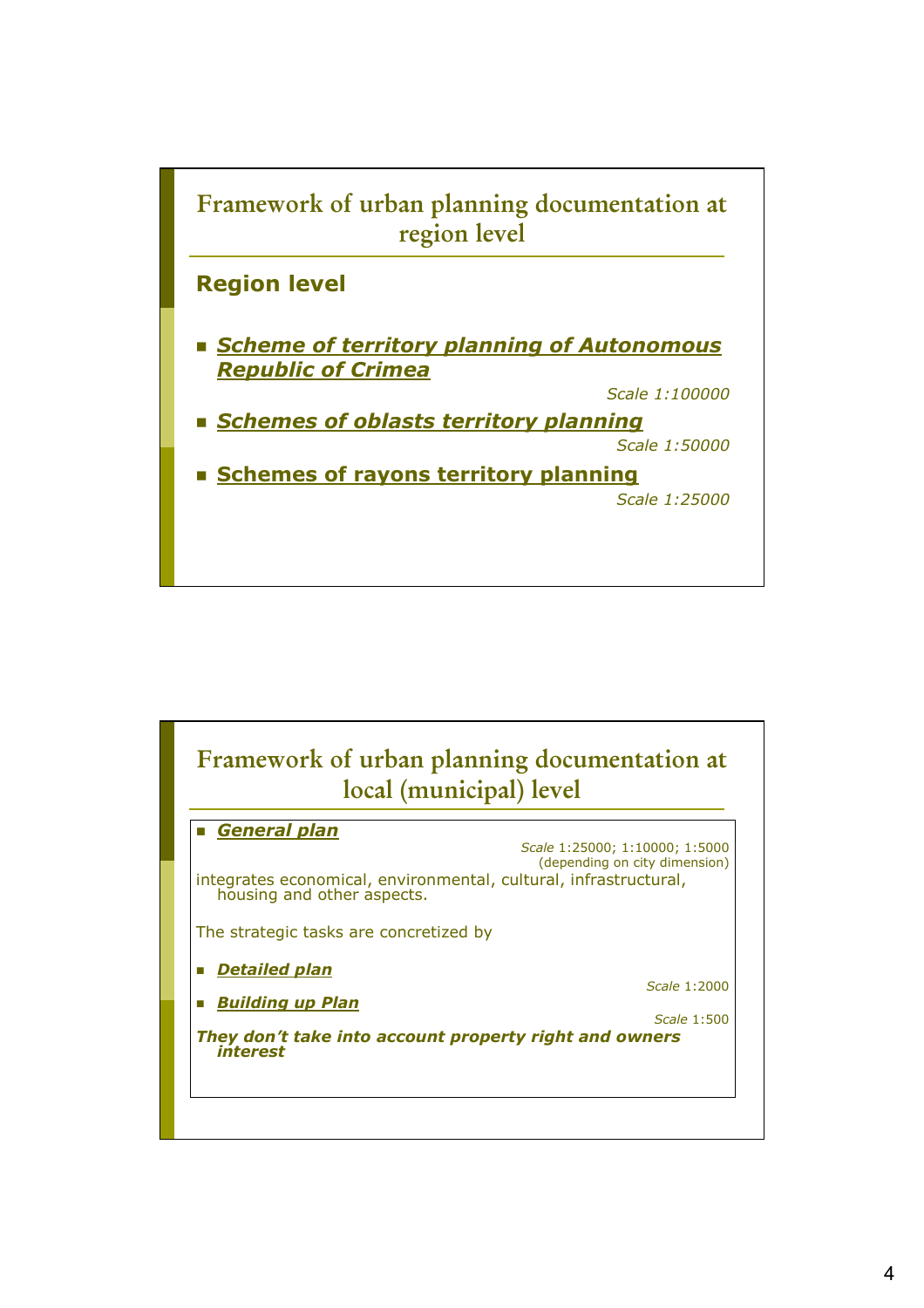## **Framework of urban planning documentation at local (municipal) level**

## *Territory Division Plan*

(covers land blocks which are built up with many-storied dwelling houses)

*Scale* 1:2000

*Main aims* are delimitate dimensions and boundaries of:

- land around existed and projected houses both residential and public
- not built-up area, which can be used without worsening of living conditions
- existed and projected servitudes

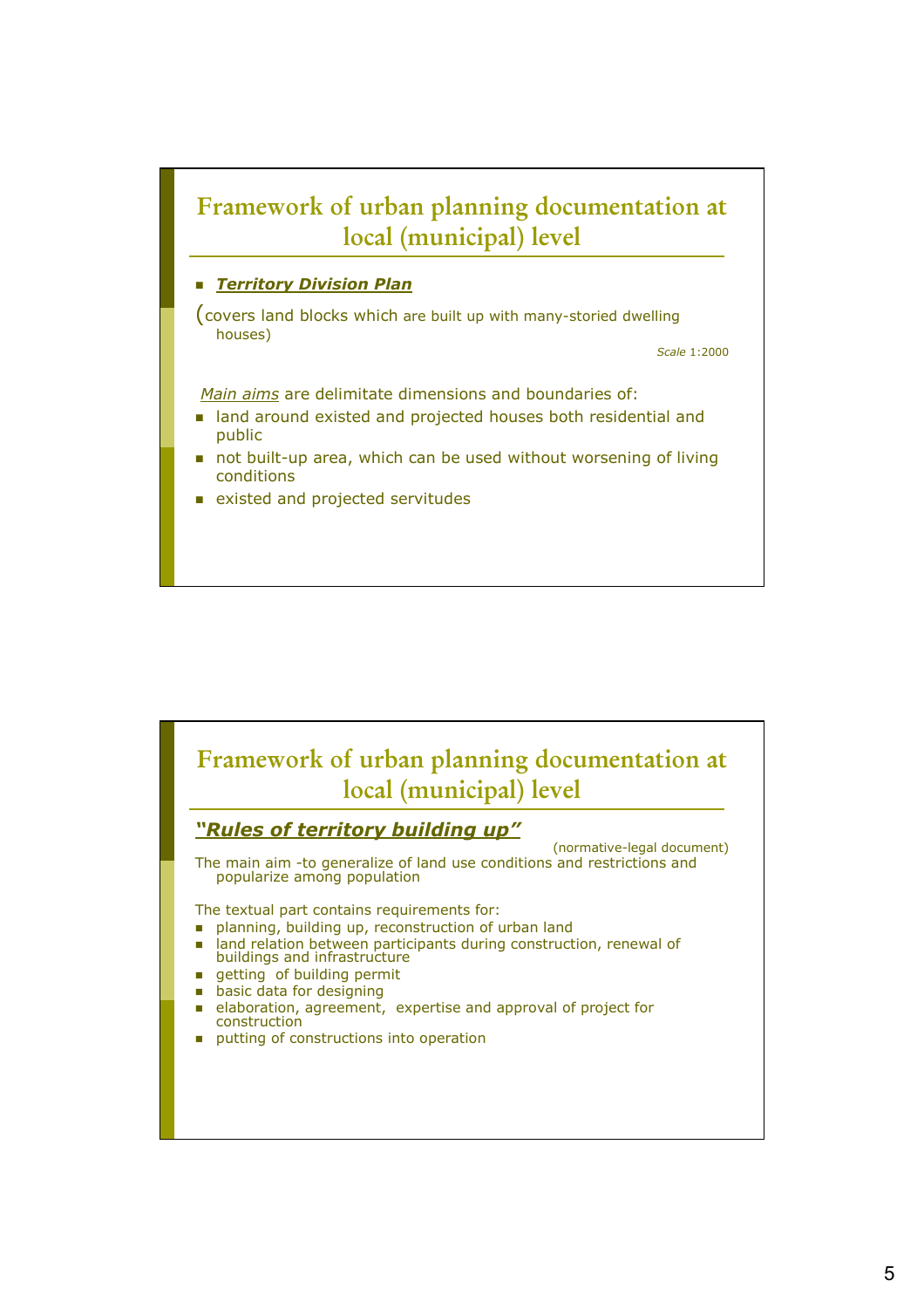## *Zoning plans Establish zones and determine:*

- **possibilities and priorities of land use at the delimitated zones**
- list of restriction of land use and their meaning
- marginal construction density, number of storeys or height of building
- marginal distance between building, boundary of roads and boundary property, etc.

*The process of them formation is very slow*

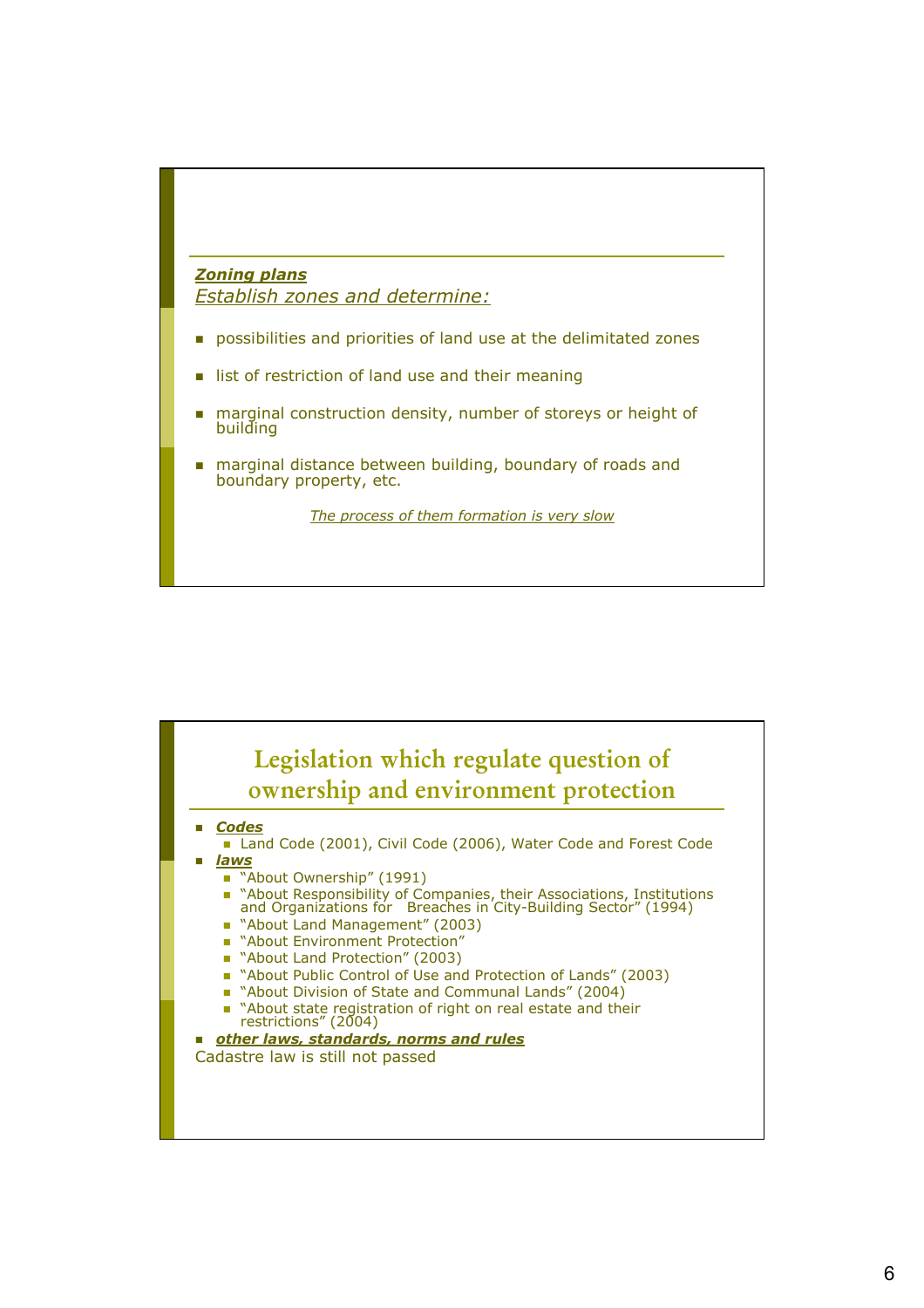

- **get of the permit for setting building into exploitation**
- Register the right no land and building